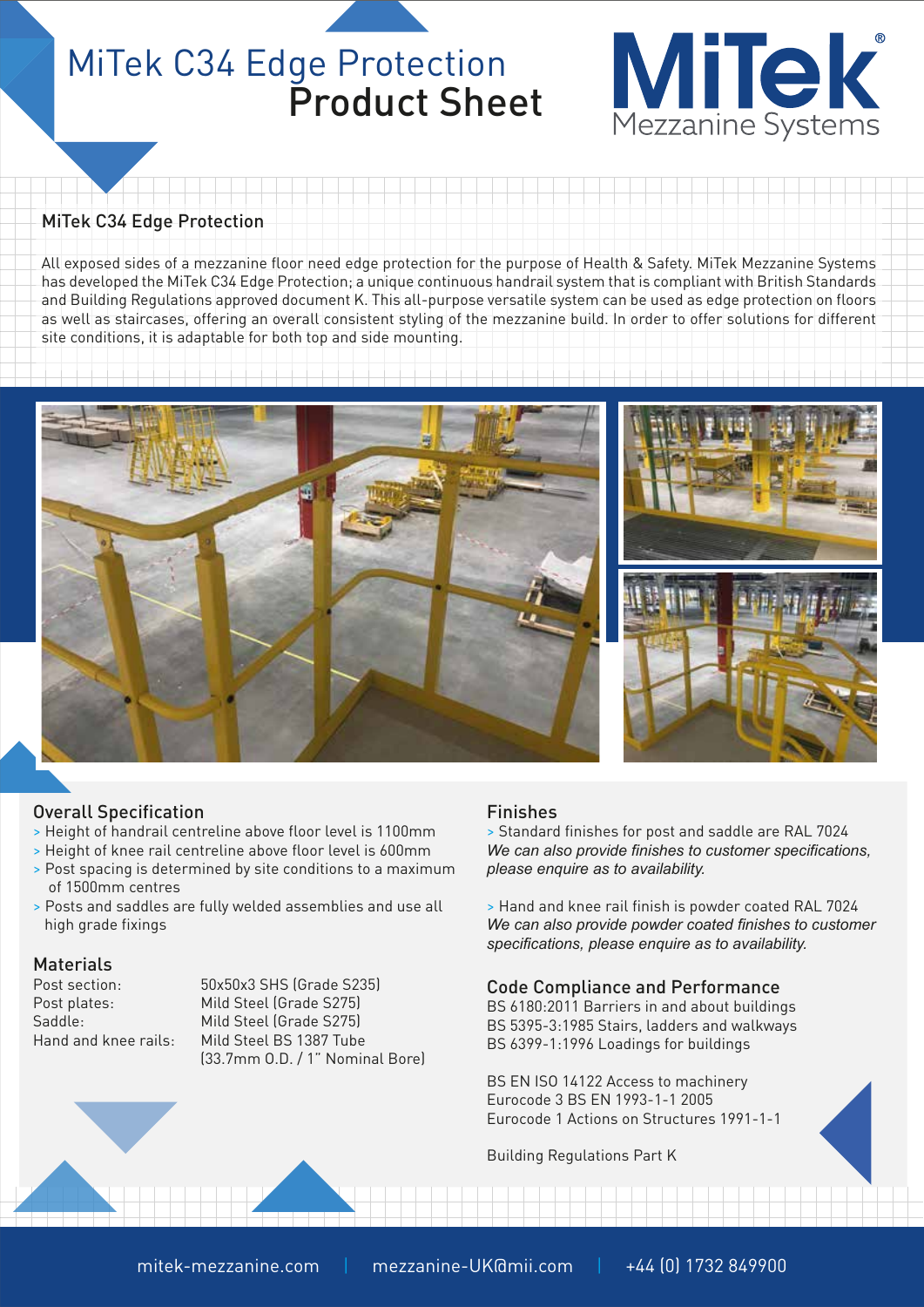## MiTek B34 Edge Protection Product Sheet



### MiTek B34 Edge Protection

For the purpose of Health & Safety, edge protection is required on any raised area from which a person may fall. Our MiTek B34 Edge Protection is an industrial design that consists of 'Ball' type handrail posts and handrails. Easy to install, the system can be fixed to the top or the side of the mezzanine structure and customised to meet material and finish specifications. MiTek B34 complies with current British Standard regulations and is frequently used in industrial constructions. Typical applications include mezzanines, platforms, walkways and staircases.



### Overall Specification

- > Height of handrail centreline above floor level is 1100mm
- > Height of knee rail centreline above floor level is 600mm
- > Post spacing is determined by site conditions to a maximum of 1500mm centres
- > Posts and saddles are fully welded assemblies and use all high grade fixings

### Materials

Post section: 42mm diameter x 3.5mm thick CHS (Grade S275) with 63mm diameter ball connectors Post plates: Mild Steel (Grade S275) Hand and knee rails: Mild Steel BS 1387 Tube (33.7mm O.D. / 1" Nominal Bore)

### Finishes

> Standard finishes for post and ball connectors are RAL 7024 *We can also provide finishes to customer specifications, please enquire as to availability.*

> Hand and knee rail finish is powder coated RAL 7024 *We can also provide powder coated finishes to customer specifications, please enquire as to availability.*

### Code Compliance and Performance

BS 6180:2011 Barriers in and about buildings BS 5395-3:1985 Stairs, ladders and walkways BS 6399-1:1996 Loadings for buildings

BS EN ISO 14122 Access to machinery Eurocode 3 BS EN 1993-1-1 2005 Eurocode 1 Actions on Structures 1991-1-1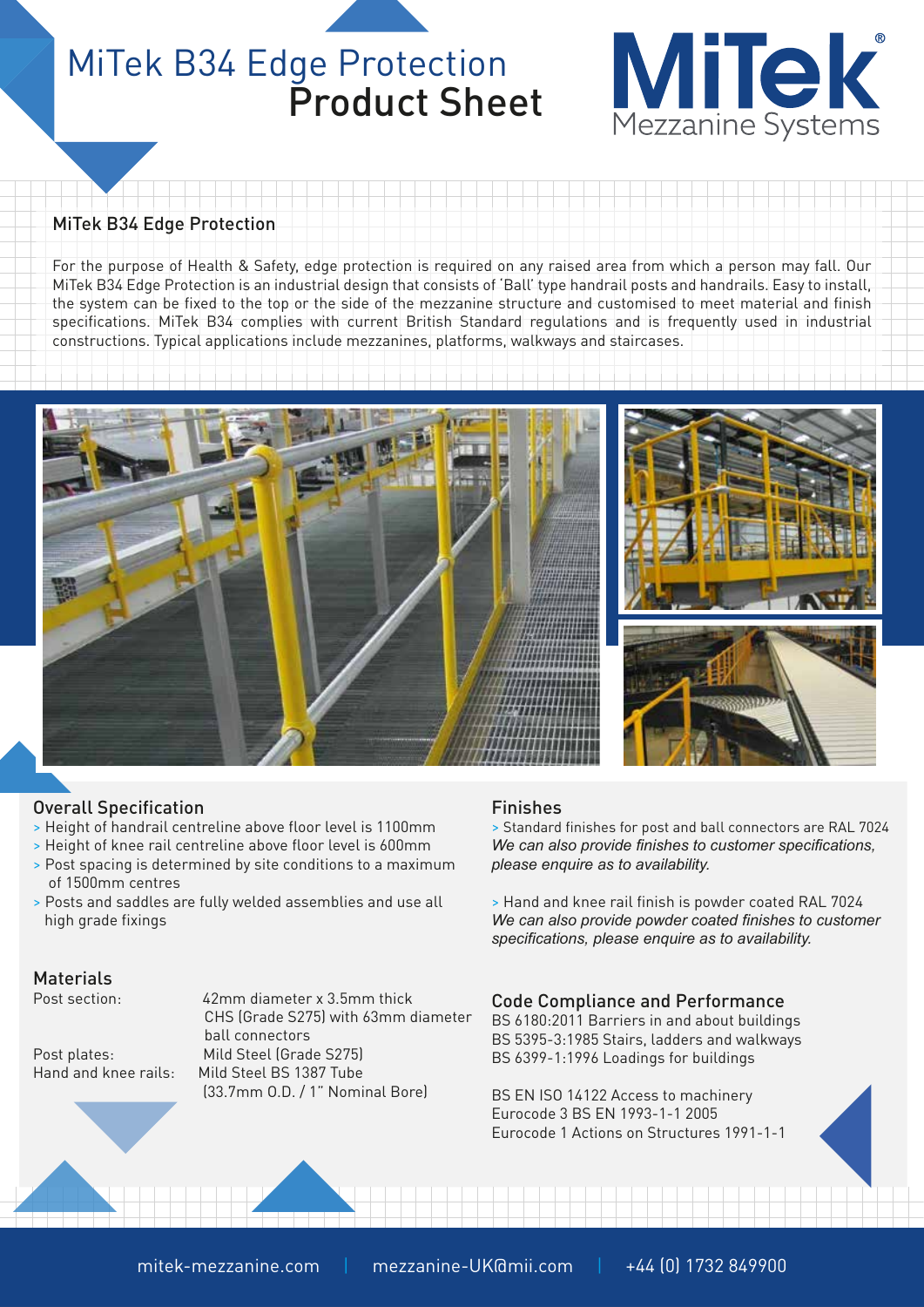### MiTek S32 Edge Protection Product Sheet



### MiTek S32 Edge Protection

Safety should always be the first commitment when designing and constructing mezzanine floors. In order to meet the requirements of working at height the installation of the right edge protection is essential. Our MiTek S32 Edge Protection is an industrial edge protection system providing a functional and smart solutions that integrates both the handrail and toe plate into the handrail post. The system can be easily erected either top mounted or side mounted and can be tailored to suit many applications such as warehouse or construction environments.







### Overall Specification

- > Height of handrail centreline above floor level is 1100mm
- > Height of knee rail centreline above floor level is 600mm
- > Post spacing is determined by site conditions to a maximum of 1500mm centres
- > Posts and saddles are fully welded assemblies and use all high grade fixings

### **Materials**

Post section: 50x50x3 SHS (Grade S235) Post plates: Mild Steel (Grade S275) Hand and knee rails: 32mm diameter, 3.5mm thick aluminium tube

### Finishes

> Standard finishes for posts are RAL 7024 *We can also provide finishes to customer specifications, please enquire as to availability.*

> Hand and knee rail finish - Aluminium

### Code Compliance and Performance

BS 6180:2011 Barriers in and about buildings BS 5395-3:1985 Stairs, ladders and walkways BS 6399-1:1996 Loadings for buildings

BS EN ISO 14122 Access to machinery Eurocode 3 BS EN 1993-1-1 2005 Eurocode 1 Actions on Structures 1991-1-1